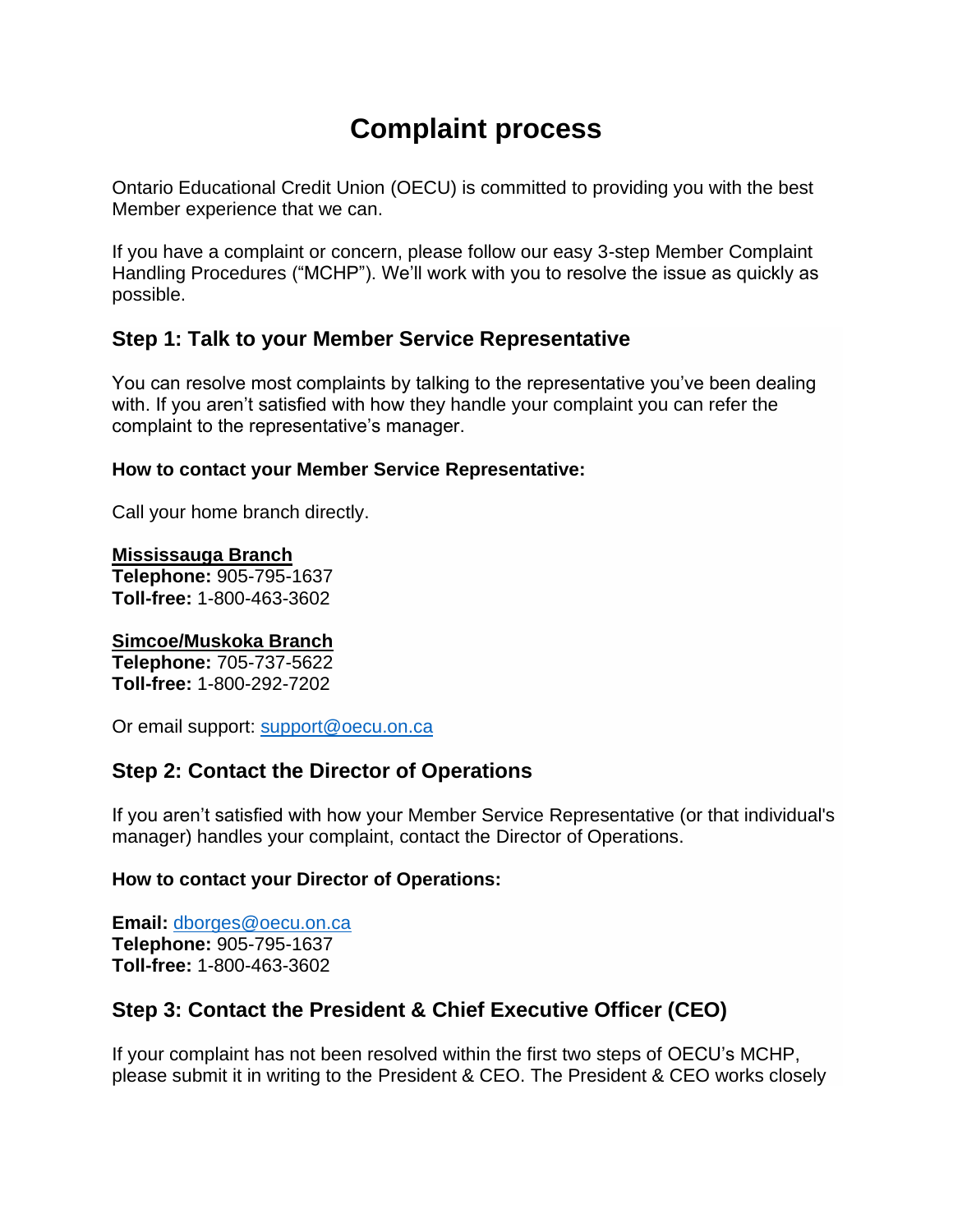with Members and relevant OECU business units to investigate complaints. They are committed to helping everyone reach a fair, reasonable, and transparent resolution.

#### **How to contact the President & CEO:**

**Email:** [dgunderson@oecu.on.ca](mailto:dgunderson@oecu.on.ca)

**Mail**:

Ontario Educational Credit Union c/o David Gunderson 6435 Edwards Blvd, Suite 1 Mississauga, ON L5T 2P7

Once we get your complaint in writing we'll send you an acknowledgement within 3-5 business days. If your complaint is within the President & CEO's mandate and has been through the first two steps of the MCHP, we'll start a full investigation. Most investigations conclude within 4 to 6 weeks and you will get a resolution or recommendation in writing. Any recommendations are non-binding and parties are free to accept or reject them and pursue other options for resolution.

Some matters fall outside of the President & CEO's mandate. These include: credit granting policies or lending decisions; matters of policy such as interest rates, service fees and account closures; issues that are in litigation or have been decided by the courts; and transactions for which the OECU's records no longer exist (typically seven years).

## **Additional resources**

If you want more information or are still not satisfied after receiving the President & CEO's decision, the following external agencies can provide you with information and a further review of your complaint.

## **Financial Services Regulatory Authority (FSRA)**

If you are not satisfied with the recommendation made by our President & CEO, you can refer your complaint to the FSRA, an independent external regulator for Ontariobased Financial Institutions, for further review.

**Telephone:** 416-250-7250 **Toll free:** 1-800-668-0128 **Website:** <https://www.fsrao.ca/> **Mail**: Financial Services Regulatory Authority 25 Sheppard Ave W, Suite 100 Toronto, ON M2N 6S6